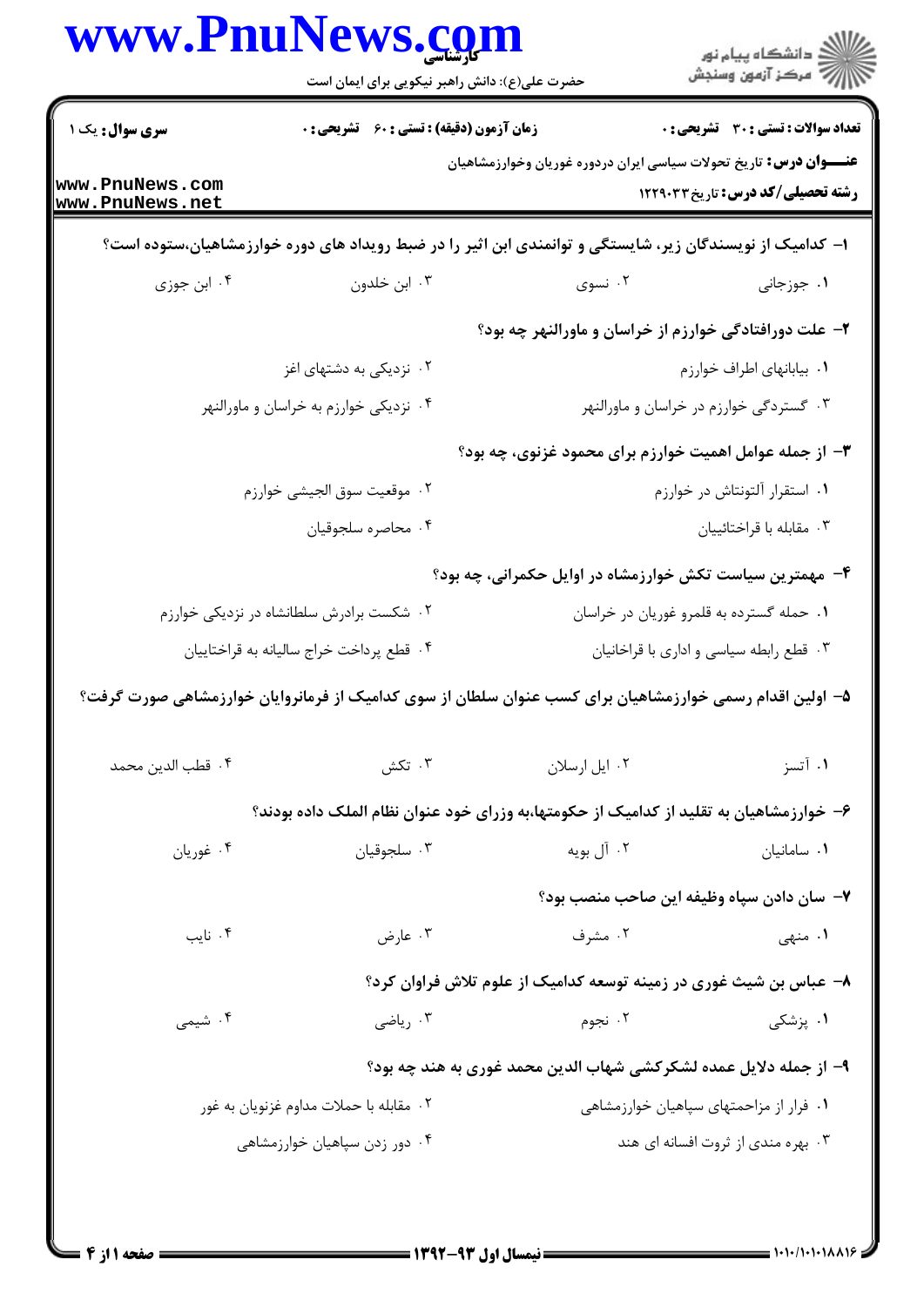|                                    | حضرت علی(ع): دانش راهبر نیکویی برای ایمان است                                                               |                                                                                                                       | ڪ دانشڪاه پيا <sub>م</sub> نور<br>∕7 مرڪز آزمون وسنڊش                                              |  |  |
|------------------------------------|-------------------------------------------------------------------------------------------------------------|-----------------------------------------------------------------------------------------------------------------------|----------------------------------------------------------------------------------------------------|--|--|
| <b>سری سوال : ۱ یک</b>             | <b>زمان آزمون (دقیقه) : تستی : 60 ٪ تشریحی : 0</b>                                                          |                                                                                                                       | <b>تعداد سوالات : تستی : 30 ٪ تشریحی : 0</b>                                                       |  |  |
| www.PnuNews.com<br>www.PnuNews.net |                                                                                                             | <b>عنـــوان درس:</b> تاریخ تحولات سیاسی ایران دردوره غوریان وخوارزمشاهیان<br><b>رشته تحصیلی/کد درس:</b> تاریخ ۱۲۲۹۰۳۳ |                                                                                                    |  |  |
|                                    |                                                                                                             |                                                                                                                       | ∙۱− محمد خوارزمشاه پس از فتح غور،حکومت این نواحی را به چه کسی واگذار کرد؟                          |  |  |
| ۰۴ التتمش                          | ۰۳ تاج الدين يلدز                                                                                           | ٠٢ ناصرالدين قباچه                                                                                                    | ٠١. جلال الدين منكبرني                                                                             |  |  |
|                                    |                                                                                                             |                                                                                                                       | 11– امور اداری غوریان عمدتا بر گرفته از امور اداری کدام حکومت بود؟                                 |  |  |
| ۰۴ صفاریان                         | ۰۳ سلجوقيان                                                                                                 | ۰۲ غزنويان                                                                                                            | ٠١ خوارزمشاهيان                                                                                    |  |  |
|                                    | ۱۲– تنها تاریخ سلسله ای شناخته شده از دوره خوارزمشاهیان،مربوط به شرح زندگی کدامیک از فرمانروایان خوارزمشاهی |                                                                                                                       |                                                                                                    |  |  |
|                                    |                                                                                                             |                                                                                                                       | است؟                                                                                               |  |  |
|                                    | ۰۲ تکش خوارزمشاه                                                                                            |                                                                                                                       | ۰۱ محمد خوارزمشاه                                                                                  |  |  |
|                                    | ۰۴ آتسز خوارزمشاه                                                                                           |                                                                                                                       | ۰۳ جلال الدين خوارزمشاه                                                                            |  |  |
|                                    | ۱۳- سنجر سلجوقی پس ازشکست آتسز در قلعه هزار اسب، حکومت خوارزم را به چه کسی داد؟                             |                                                                                                                       |                                                                                                    |  |  |
|                                    | ۰۲ ولیعهدش محمود بن محمد سلجوقی                                                                             |                                                                                                                       | ۰۱ آتليق فرزند آتسز                                                                                |  |  |
|                                    | ۰۴ برادرزاده اش سلیمان شاه                                                                                  |                                                                                                                       | ۰۳ ایل ارسلان ولیعهد آتسز                                                                          |  |  |
|                                    |                                                                                                             |                                                                                                                       | ۱۴– از جمله عمده ترین چالش های سیاسی و نظامی محمد خوارزمشاه،کدام است؟                              |  |  |
|                                    | ۰۲ درگیری با اسماعیلیان                                                                                     |                                                                                                                       | ٠١ رويارويي با قراخانيان                                                                           |  |  |
|                                    | ۰۴ درگیری با سلجوقیان                                                                                       |                                                                                                                       | ۰۳ توسعه مرزهای شمال شرقی                                                                          |  |  |
|                                    |                                                                                                             |                                                                                                                       | ۱۵– مهمترین وزنه سیاسی مورد توجه خلیفه عباسی برای مقابله با خوارزمشاهیان ،کدامیک از موارد زیر بود؟ |  |  |
|                                    | ٠٢ اسماعيليان                                                                                               |                                                                                                                       | ۰۱ غوريان                                                                                          |  |  |
|                                    | ۰۴ اتابکان ایلدگزی                                                                                          |                                                                                                                       | ٠٣ امير ابوالهيجا اقطاع دار بيت المقدس                                                             |  |  |
|                                    |                                                                                                             |                                                                                                                       | ۱۶– کتاب راحه الصدور راوندی برای بررسی دوره حکومت کدامیک از فرمانروایان خوارزمشاهی مفید است؟       |  |  |
| ۰۴ تکش                             | ۰۳ آتسز                                                                                                     | ۰۲ سنجر                                                                                                               | ٠١. جلال الدين                                                                                     |  |  |
|                                    |                                                                                                             |                                                                                                                       | ۱۷– در دوره خوارزمشاهیان، منصب طغرایی جزو مجموعه کدام دیوان بود؟                                   |  |  |
| ۰۴ دیوان انشا                      | ۰۳ دیوان برید                                                                                               | ۰۲ دیوان اشراف                                                                                                        | ۰۱ دیوان عرض                                                                                       |  |  |
|                                    |                                                                                                             |                                                                                                                       | ۱۸– از جمله عوامل مهم بروز درگیری میان خوارزمشاهیان و غوریان چه بود؟                               |  |  |
|                                    | ۰۲ اختلافات داخلی خاندان غوریان                                                                             |                                                                                                                       | ٠١ تمايل غوريان براي تصرف خراسان                                                                   |  |  |
|                                    | ۰۴ اختلافات غوريان و قراخانيان                                                                              |                                                                                                                       | ۰۳ درگیری های غوریان با غزنویان                                                                    |  |  |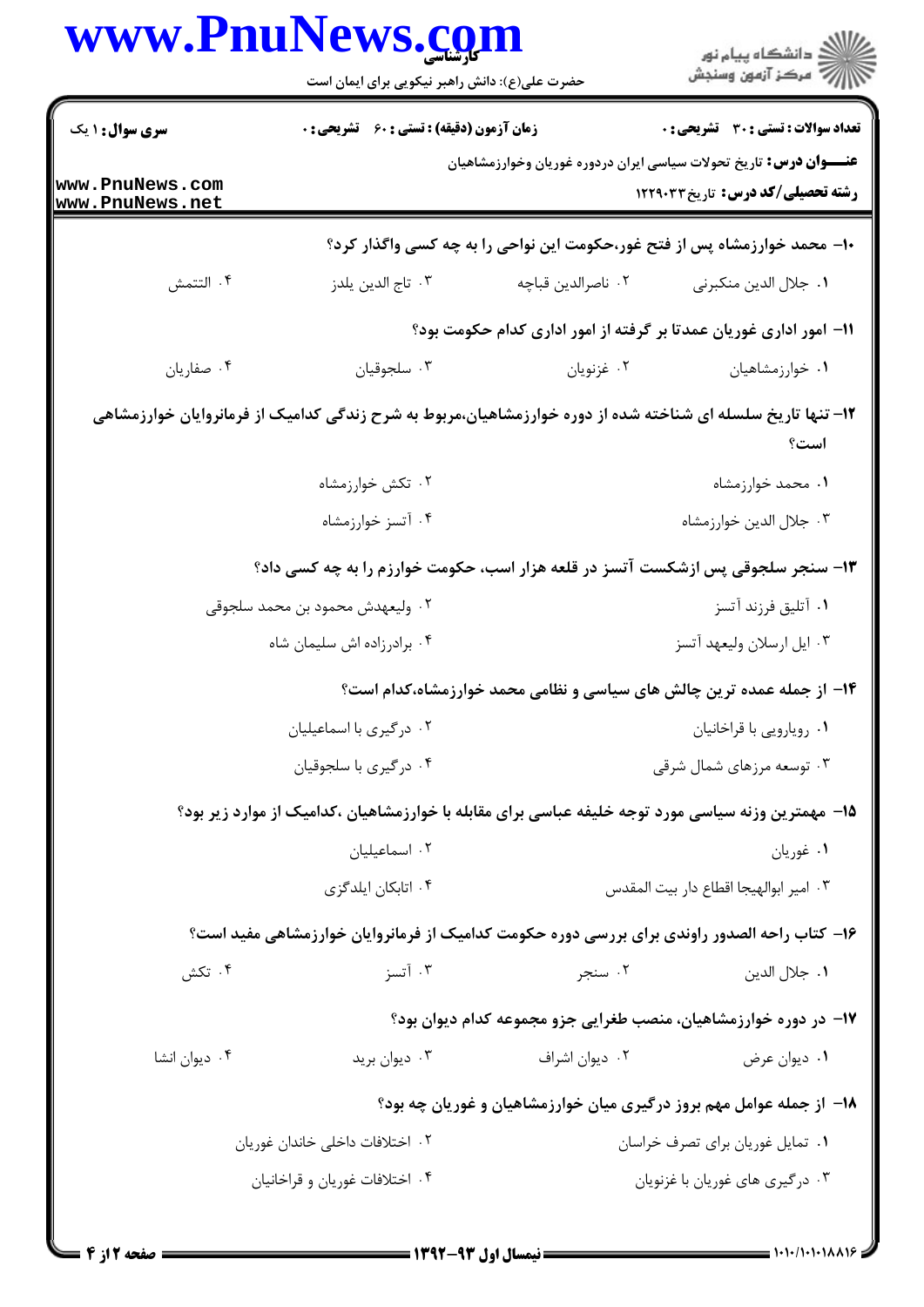|                                                 | www.PnuNews.com<br>حضرت علی(ع): دانش راهبر نیکویی برای ایمان است |                                                                             | ر<br>دانشڪاه پيام نور)<br>ا∛ مرڪز آزمون وسنڊش     |
|-------------------------------------------------|------------------------------------------------------------------|-----------------------------------------------------------------------------|---------------------------------------------------|
| <b>سری سوال : ۱ یک</b>                          | <b>زمان آزمون (دقیقه) : تستی : 60 ٪ تشریحی : 0</b>               |                                                                             | <b>تعداد سوالات : تستی : 30 ٪ تشریحی : 0</b>      |
| www.PnuNews.com<br>www.PnuNews.net              |                                                                  | <b>عنـــوان درس:</b> تاریخ تحولات سیاسی ایران دردوره غوریان وخوارزمشاهیان   | <b>رشته تحصیلی/کد درس:</b> تاریخ ۱۲۲۹۰۳۳          |
|                                                 |                                                                  |                                                                             | ۱۹- علت توجه غوریان به عمران و آبادی هرات چه بود، |
|                                                 | ٠٢ هرات موقعيت سوق الجيشي داشت.                                  |                                                                             | ۰۱ هرات زادگاه سردودمان شنسبانیه بود.             |
|                                                 | ۰۴ مردم هرات از نظر مذهبی همسو با غوریان بودند.                  |                                                                             | ۰۳ معادن آهن و طلای فراوان در هرات بود.           |
|                                                 |                                                                  | +۲- از جمله مهمترین عوامل تبدیل غور به یکی از مراکزساخت سلاح،کدام است؟      |                                                   |
|                                                 | ۰۲ ارتباط غوریان با خوارزمشاهیان                                 |                                                                             | ٠١ ارتباط غوريان با غزنويان                       |
|                                                 | ۰۴ وجود معادن آهن و فلزات ديگر                                   |                                                                             | ۰۳ اسارت استادکاران خوارزمی در غور                |
|                                                 |                                                                  | <b>۲۱</b> - کدامیک از منابع زیر از جمله منشات دوره خوارزمشاهی است؟          |                                                   |
|                                                 | ٢. نفثه المصدور                                                  |                                                                             | ٠١ طبقات ناصرى                                    |
|                                                 | ٠۴ نسائم الاسحار من لطائم الاخبار                                |                                                                             | ۰۳ وسائل الرسائل و دلائل الفضائل                  |
|                                                 |                                                                  | ۲۲– کدامیک از شعرای زیر از ممدوحان جلال الدین خوارزمشاه بود؟                |                                                   |
| ۰۴ ظهير فاريابي                                 | ٠٣ رفيع الدين لنباني                                             | ٠٢ رشيدالدين وطواط                                                          | ٠١. اثيرالدين اخسيكتي                             |
|                                                 |                                                                  | ۲۳– تحریکات کدامیک از امرای سلجوقی زمینه ساز حمله تکش به قلمرو سلجوقیان شد؟ |                                                   |
| ۰۴ نصربن خلف                                    | ۰۳ اغول بیک                                                      | ٠٢ مويد اي ابه                                                              | ٠١ قتلغ اينانج                                    |
|                                                 |                                                                  | ۲۴– از جمله وظایف مستوفی الممالک در حکومت خوارزمشاهیان چه بود؟              |                                                   |
| ۰۲ نظارت بر کلیه معاملات و احکام مالی صادر شده  |                                                                  | ۰۱ تامین مایحتاج سپاهیان از آذوقه و سلاح                                    |                                                   |
| ۰۴ نظارت بر عملکرد کاتبان،مشرفان و ماموران مالی |                                                                  | ۰۳ سرپرستی خزانه مالی سپاه و نظارت بر دخل و خرج آن                          |                                                   |
|                                                 |                                                                  | ۲۵– از جمله عواملی که موجب شد یعقوب لیث نتواند به غور حمله کند،کدام است؟    |                                                   |
| ۰۲ حمایت طاهریان از خاندان شنسبانیه             |                                                                  | ۰۱ دل مشغولی های یعقوب در خراسان و بغداد                                    |                                                   |
|                                                 | ۰۴ توانمندی نظامی سوری بن محمد غوری                              |                                                                             | ۰۳ حضور قدرتمند سامانیان در سرزمین های غوری       |
|                                                 |                                                                  | ۲۶- سیاست غزنویان در دوره دوم حکومتشان در مورد غور چه بود؟                  |                                                   |
|                                                 | ۲. ضمیمه ساختن غور به قلمرو خود                                  |                                                                             | ۰۱ تسط کامل بر غور و حذف خاندان شنسبانی           |
|                                                 | ۰۴ تشکیل اتحادیه نظامی با غوریان بر علیه سلجوقیان                |                                                                             | ۰۳ تحت تابعیت درآوردن و خراجگزار نمودن غوریان     |